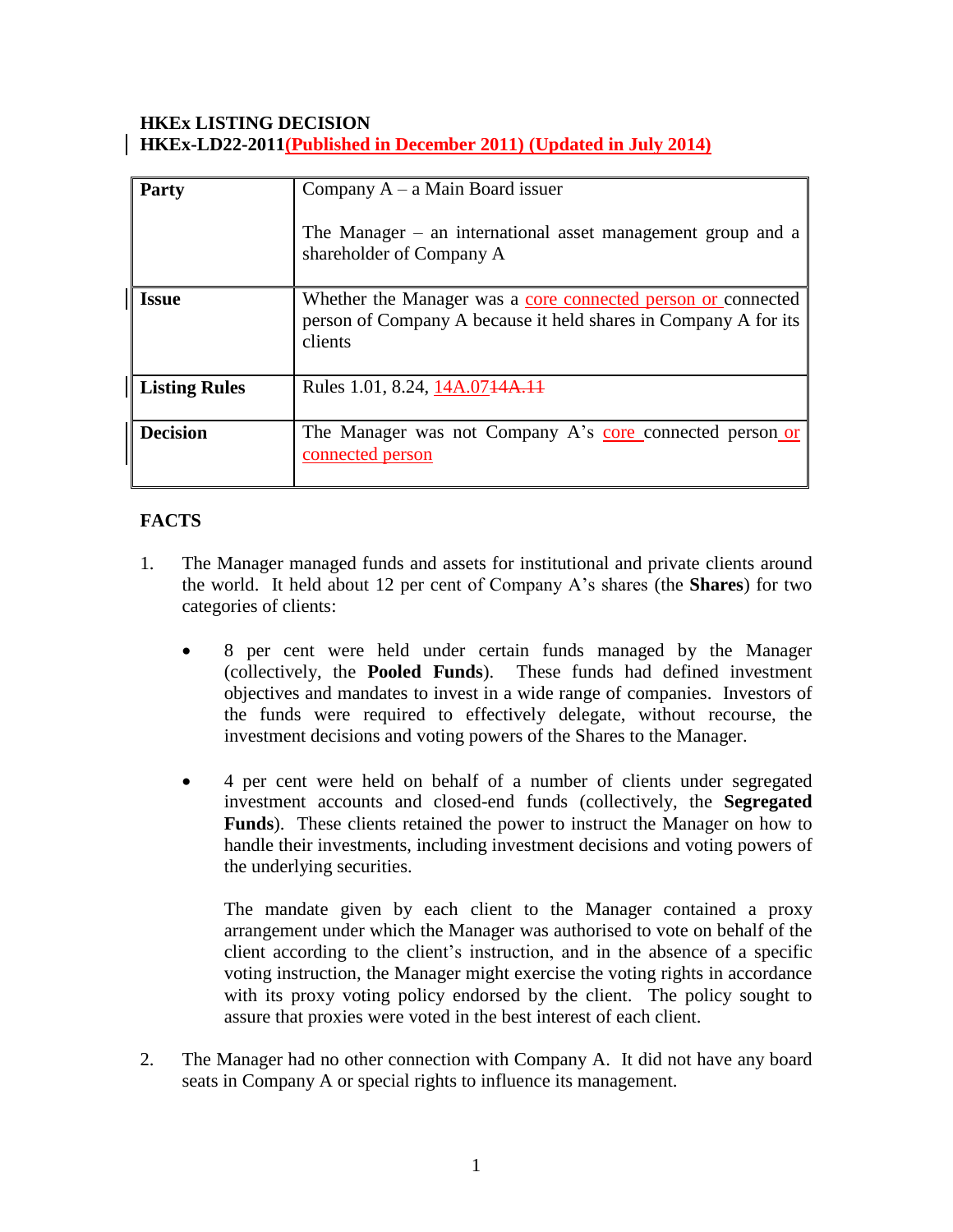3. Company A submitted the 4 per cent Shares held under the Segregated Funds should be excluded when assessing whether the Manager was a substantial shareholder of Company A because the voting rights of these Shares rested with the clients. It sought the Exchange's confirmation that the Manager was not Company A's core connected person or connected person.

### **APPLICABLE LISTING RULES**

4. Rule 1.01 defines a "substantial shareholder" in relation to a company as:

a person who is entitled to exercise, or control the exercise of, 10 per cent or more of the voting power at any general meeting of the company.

5. Rules 1.01 and 14A.11 states that a "core connected person" in relation to a company includes:

> … a director, chief executive or substantial shareholder of the company …

6. Rule 14A.07 states that a "connected person" includes:

…

(1) a director, chief executive or substantial shareholder of the listed issuer…

6.7. Rule 8.24 states that:

The Exchange will not regard any core connected person of the issuer as a member of the "public" or shares held by a core connected person as being "in public hands". …

## **ANALYSIS**

- 7.8. Under the Rules, a core connected person or connected person includes an issuer's substantial shareholder for the purpose of the public float and connected transaction requirements. These requirements seek to (i) ensure a sufficient amount of listed securities in public hands to maintain an open market for trading; and (ii) safeguard against connected persons taking advantage of their positions to the detriment of the issuer's minority shareholders.
- 8.9. In this case, the Exchange noted that:
	- The Manager had control over 8 per cent of the Shares which were held under the Pooled Funds.